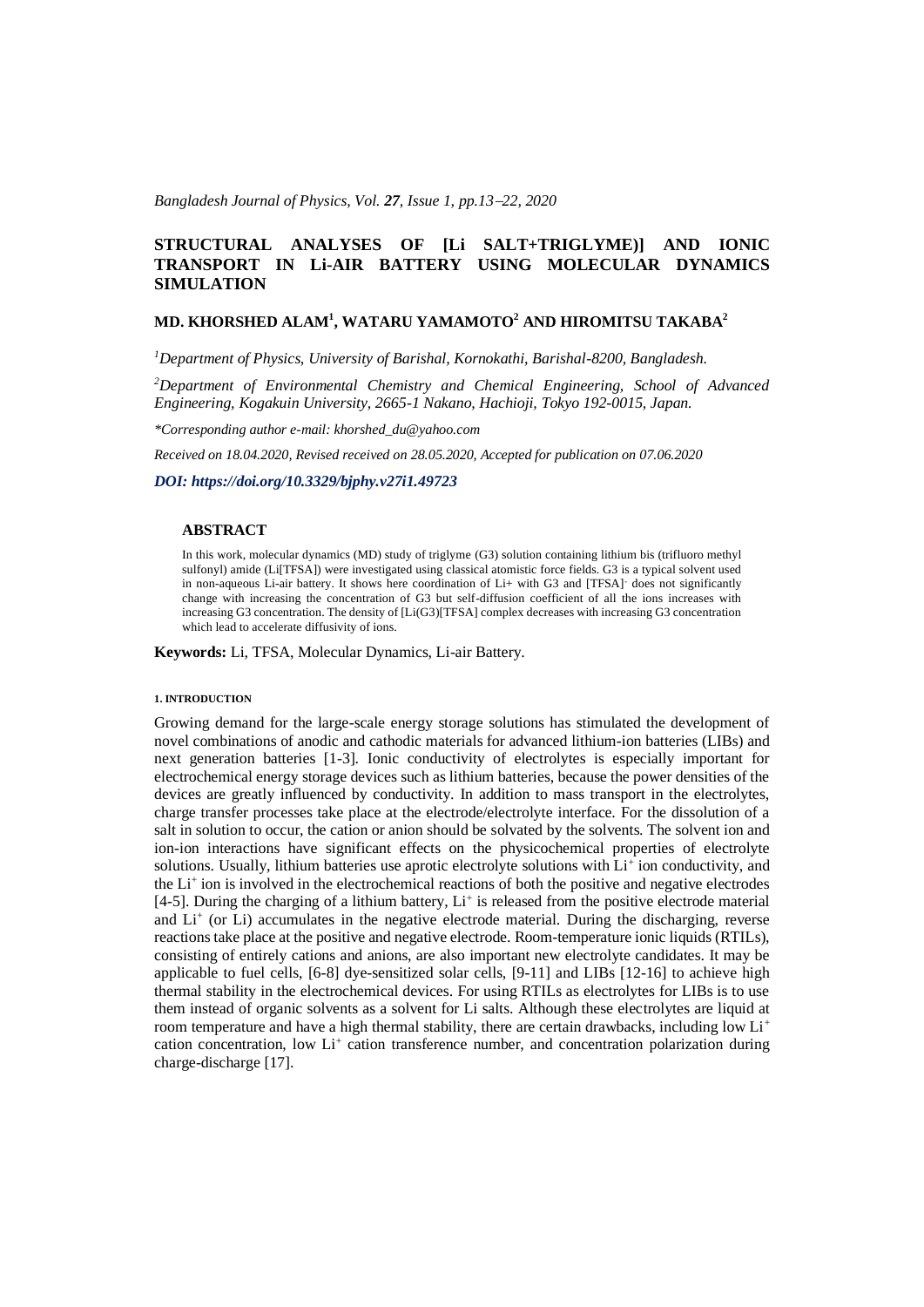The conventional electrolyte of lithium-air batteries is composed of mixed organic solvents (cyclic carbonate and liner carbonate) and LiPF $_6$  [4]. Linear carbonate solvents are extremely flammable, with flash points below room temperature, and  $\text{LiPF}_6$  decomposes in HF at temperature higher than 60˚C [18]. So there is a thermal instability problem in Li-air battery at elevated temperatures. To maintain high degree of safety of lithium batteries, the development of thermally stable electrolytes is urgent.

Glymes are aprotic solvents, and they possess high thermal and chemical stability. Usually they are used as solvents in organic synthesis and glymes can easily dissolve alkali metal salts because glymes have high donor numbers. Oligo ether such as crown ethers, triglyme (G3) and tetraglyme (G4) form complexes with Li salts [19-21]. Some researchers have been reported about the crystallographic structures, thermal properties and ionic conductivity of solid-state glyme-Li salt complexes  $[22-24]$ . Among the series of glyme-Li salts complexes,  $[L(G3)]TFSA]$  and [Li(G4)1TFSA] remain in a liquid state at room temperature. Tamura et al. reported the physiochemical properties of molten complexes of glymes (G3, G4) with Li salts [25]. Hayamizu et al. reported RTILs of a quaternary ammonium cation having a DEME-TFSA-Li as an electrolyte and they elucidate dependence of the diffusion coefficient with respect to the change in the ratio of each substance [26]. In this paper, they elucidated that the ionic conductivity data shows that the charged ion migration is thermally activated easily compared to the migration of whole ions including paired ions, also with Li[TFSA] doping, the ionic conductivity and the ion diffusion decrease with increasing lithium salt concentration. Mandai et al. study the effect of ionic size on electrochemical and thermal stabilities using linear sweep voltammetry and thermogravimetry respectively, with the help of quantum mechanical calculations [27]. They found in the series of metal [TFSA] binary mixtures, certain complexes were formed depended on both glyme length, and metal ion and a trend in the complexation behavior of glymes with different metal [TFSA] were found. Tsuzuki et al. reported the chain length effects of glyme on the interactions between the [Li (glyme)]<sup>+</sup> complex and [TFSA]- and diffusion of ions in the mixture [28]. There are many experimental reports about the physiochemical properties, ionic conductivities of glyme-salts complexes but as far we know there still there are very few studies about the dynamics properties of ions in the mixture complex.

In this study, we performed MD simulations in order to understand the dynamical characteristics of ions Li<sup>+</sup>, [TFSA] and G3 in the [Li (G3) TFSA] complex for a wide range of G3 concentration. Radial distribution function from the simulations results revel the ionic interaction of Li<sup>+</sup> to the TFSA and G3 and investigate the overall structural properties of ionic liquid in this mixture complex. We also check the correlations of density of system, ionic transport properties of  $Li^{+}$ , [TFSA] and G3 in the [Li (G3) TFSA] with the concentration of the G3.

#### **2. METHOD**

Molecular dynamics simulations of glyme-Li salts complex were performed using the Forcite package [29-30]. Ball and stick model of G3 and TFSA are shown in Fig. 1. Initial structures and input files were constructed using Accelrys` Materials Studio package. Here Li[TFSA] used as a solute and G3 as solvent of this calculation system. There are four types of model prepared as  $[Li_{100}][TFSA_{100}]$ ,  $[Li_{100}(G3)_{50}][TFSA_{100}]$ ,  $[Li_{100}(G3)_{100}][TFSA_{100}]$ ,  $[Li_{100}(G3)_{200}][TFSA_{100}]$  and we represent these as  $[Li_{100}][TFSA_{100}] \rightarrow [Li(TFSA)]$ ,  $[Li_{100}(G3)_{50}][TFSA_{100}] \rightarrow [Li(G3)_{0.5}(TFSA)]$ ,  $[Li_{100}(G3)_{100}]$ [TFSA<sub>100</sub>] $\rightarrow$ [Li(G3)(TFSA)],  $Li_{100}(G3)_{200}$ ][TFSA<sub>100</sub>] $\rightarrow$ [Li(G3)<sub>2</sub>(TFSA)]. Here we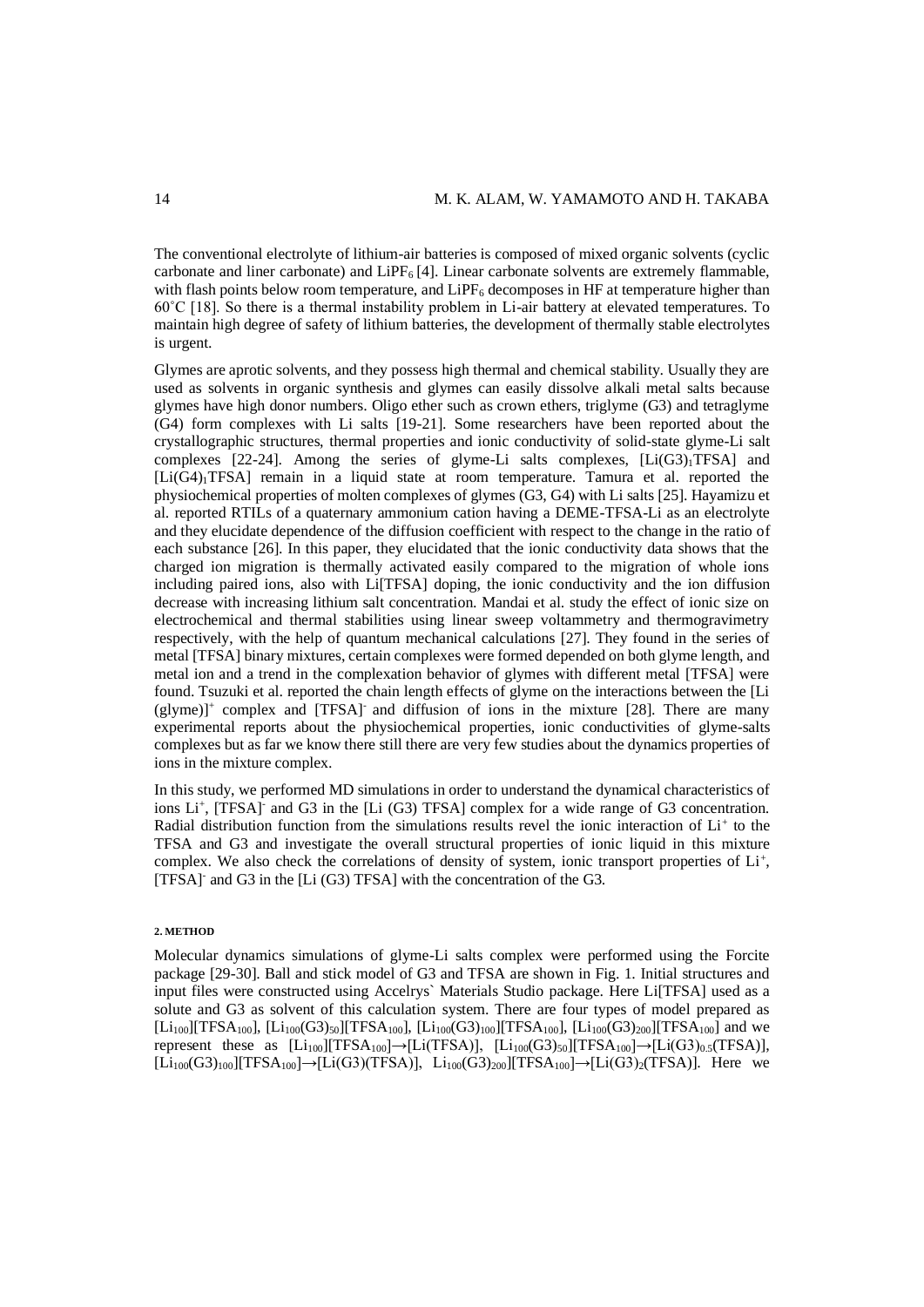need to consider suitable force fields that are able to describe different solvents, solvent-molecule. Here we use COMPASS (condensed-phase optimized molecular potentials for atomistic simulation studies) [31] and Consistent Valence (CVFF) [32] force fields for designing to study ions that usually compose ionic liquids and other ionic compounds. The Ewald summation method was used to calculate long-range Coulomb interactions, with a cutoff distance is 12.5 Å. The MD method considered 3-dimensional periodic boundary conditions were used all spatial directions.



**Fig. 1.** Simulated molecules (a): triethylene glycol dimethyl ether (G3), (b) bis(trifluoro methyl sulfonyl) amide (TFSA). Oxygen atoms are in red, hydrogen in white, carbon in dark gray, fluorine in sky and nitrogen in blue.

MD simulations of the mixtures were carried out in the NPT ensemble. The non-bonded forces were truncated at 12.5 Å, while the Coulomb interactions were computed using Ewald method [33]. Constant-temperature and pressure were maintained by using the Nośe-Hoover chain thermostat [34] and the Andersen barostat [35].

Properties such as the radial distribution function (RDF) and mean squared displacement (MSD) were obtained with the NVE ensemble at a volume determined by the NPT simulation.

Radial distribution functions  $g_{AB}(r)$  for various pairs of A and B type atoms are evaluated to characterize the structure of the pure liquids and their mixtures.  $g_{AB}(r)dr$  is defined as the average number of atoms of type B in a spherical shell of radius r and thickness dr around A-type atoms, normalized by the number of B atoms in the same shell, had the B atoms been distributed homogeneously in the system.

From result of MD calculation, we analyzed structure and self-diffusion coefficient  $D<sub>s</sub>$  of ionic liquid using RDF and MSD. We used equation (1) for RDF.

$$
gAB(r) = \frac{n(r)}{4\pi r^2 dr \rho} \tag{1}
$$

Here  $g(r)$  is RDF, r is distance from original point,  $\rho$  is average density, and  $n(r)$  shown molecular number presenting between small section dr. Also, we show here the calculation method of selfdiffusion coefficient D<sub>s</sub> from MSD using equation (2).

$$
D_s = \lim_{t \to \infty} \frac{|r_i(t) - r_i(0)|^2}{6t} \tag{2}
$$

Here, t is the time moving molecule,  $r_i(t)$  is molecular place of t second later,  $r_i(0)$  is initial place of molecule.

### **3. RESULTS AND DISCUSSION**

Fig.1 shows the structure of unit cell of (a) G3, (b) TFSA. Before perform MD simulation we checked Mulliken charge value of each atom using DFT calculation when we put each molecules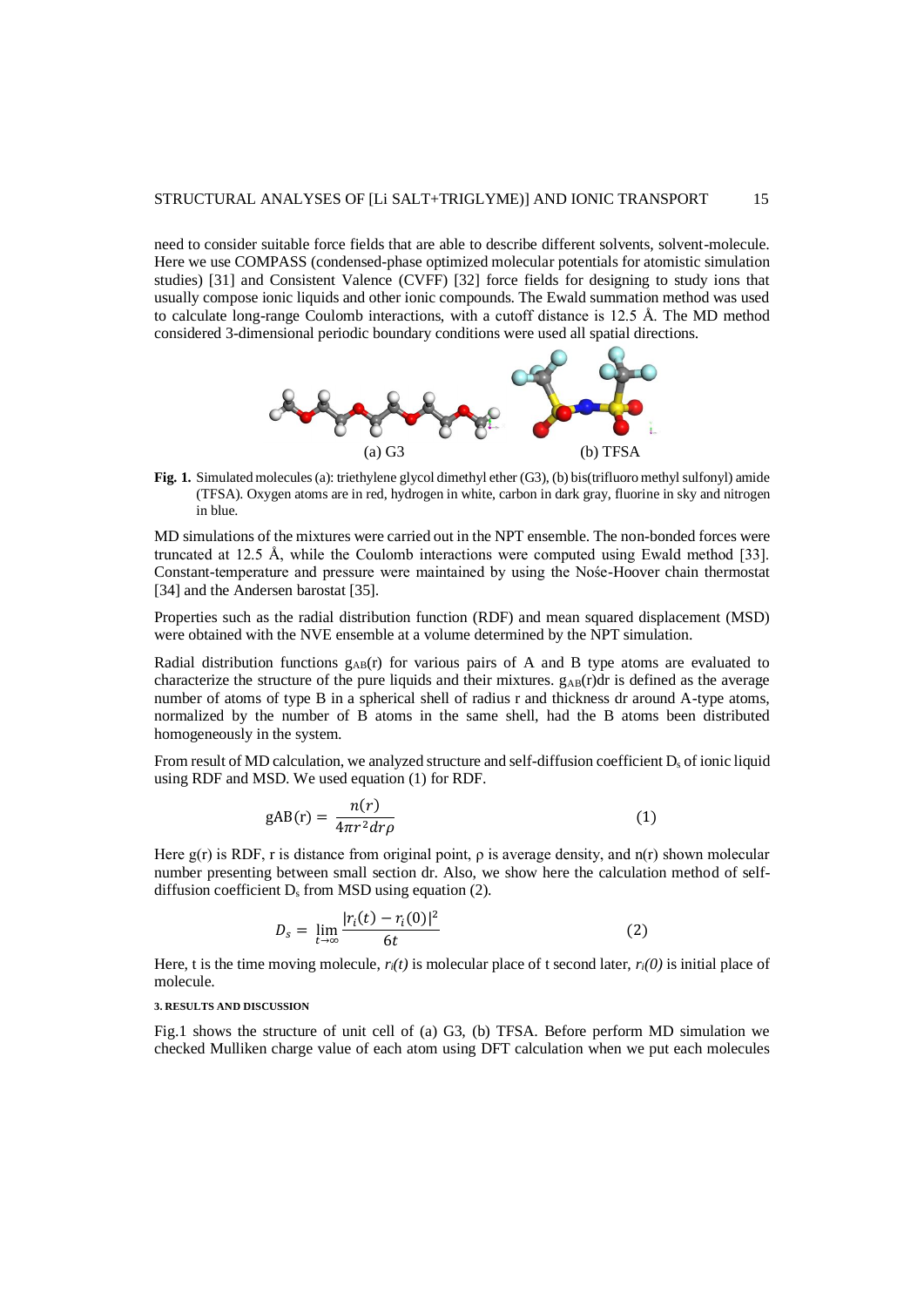on vacuum. The calculated Mulliken charge listed in Table 1. Here shows the charge value of oxygen and carbon atoms depends on its neighboring atoms of the complex. We prepared four types of model to perform MD simulation of this complex system as shown in Fig. 2. Initial cell size of each side was 70.0 Å. We have inserted molecules inside the box using adsorption tools. The each system contains 100 atoms Li ion, 100 TFSA but number of G3 varies for different model. We have compressed all the [Li(G3)TFSA] complex by geometry optimization with cell size relaxation as shown in Fig. 2. The results of equilibrium [Li(G3)TFSA] system for COMPASS force field shown in Table 2 of each system after optimization. We have also checked the cell size and density of the optimized system using cvff force field and compared with the COMPASS results. The calculated density of our [ $Li(G3)TFSA$ ] equilibrium complex is 1.43  $g/cm<sup>3</sup>$  for COMPASS force field which have good consistency with their experimental report [36].



**Fig. 2.** Optimized equilibrium structure of [Li(G3)TFSA] for different concentration of G3.

Using optimized model, we performed dynamics calculation at each model as shown in Fig.3. MD simulations of the mixtures were carried out in the NPT ensemble. The dynamics calculation performed at 300 K. From the MD simulation results we have considered only the final snapshots of the different mixture of [Li(G3)TFSA] from MD simulations at 2000 ps as shown in Fig. 3. The radial distribution functions of the ionic liquids were evaluated from the final snap of MD trajectories at 300 K. The site-site intermolecular radial distribution functions in the [Li(G3)TFSA]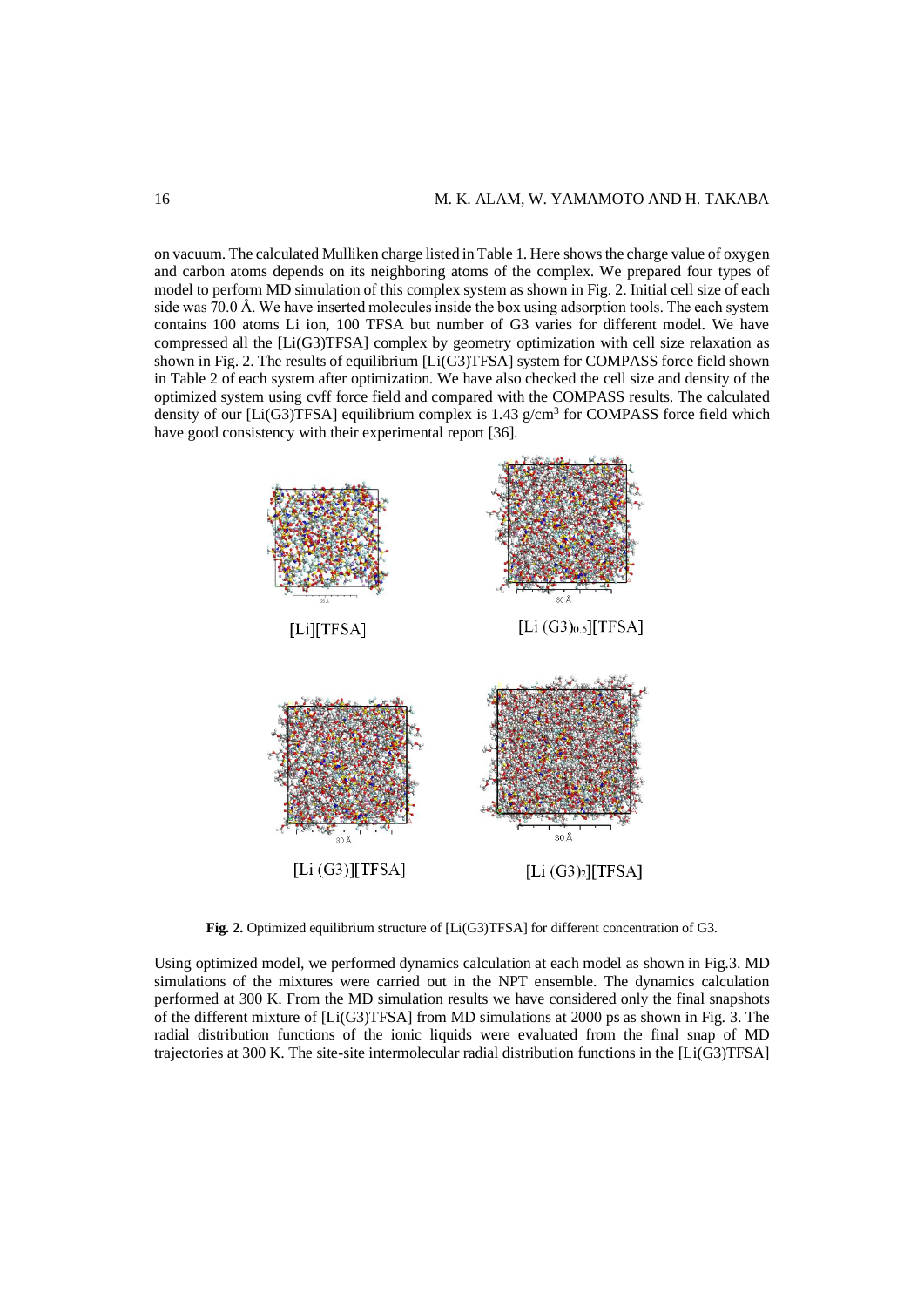complex as shown in Figs. 4, 5. The distribution functions between the  $Li<sup>+</sup>$  and oxygen atoms of G3 shown in Fig. 4 and the distribution functions between Li<sup>+</sup> and oxygen atoms of [TFSA] shown in Fig. 5.

|                           | Triglyme (G3)                                          | <b>TFSA</b> | $\mathrm{Li}^+$    |
|---------------------------|--------------------------------------------------------|-------------|--------------------|
| $\rm H$                   | 0.053                                                  |             |                    |
| $\mathbf O$               | $-0.320$                                               | $-0.3045$   |                    |
| $\mathsf{C}$              | $0.001$ (CH <sub>3</sub> ), $0.054$ (CH <sub>2</sub> ) | 0.6489      |                    |
| $\boldsymbol{\mathrm{F}}$ |                                                        | $-0.182$    |                    |
| S                         |                                                        | 0.5061      |                    |
| $\overline{\rm N}$        |                                                        | $-0.700$    |                    |
| Li                        |                                                        |             | 0.7                |
|                           | $20\,\text{\AA}$<br>[Li] [TFSA]                        | 30 Å        | [TFSA][ر G3)[TFSA] |
|                           | 30Å                                                    |             | 30 Å               |
|                           | [Li (G3)][TFSA]                                        |             | [Li (G3)2][TFSA]   |

Table 1: Charge analysis of each atom of G3, TFSA, Li and O<sub>2.</sub>

**Fig. 3.** Final snapshot taken from MD simulation of [Li(G3)TFSA] mixture for different concentration of G3.

In Fig. 4 shows radial distribution function of  $Li<sup>+</sup>$  and oxygen atoms of G3 has a sharp peak at around 2.0 Å. This radial distribution function analysis affirms the close contact between the  $Li<sup>+</sup>$  and oxygen of G3. Here we observed the effects of concentration of G3 on the radial distribution function is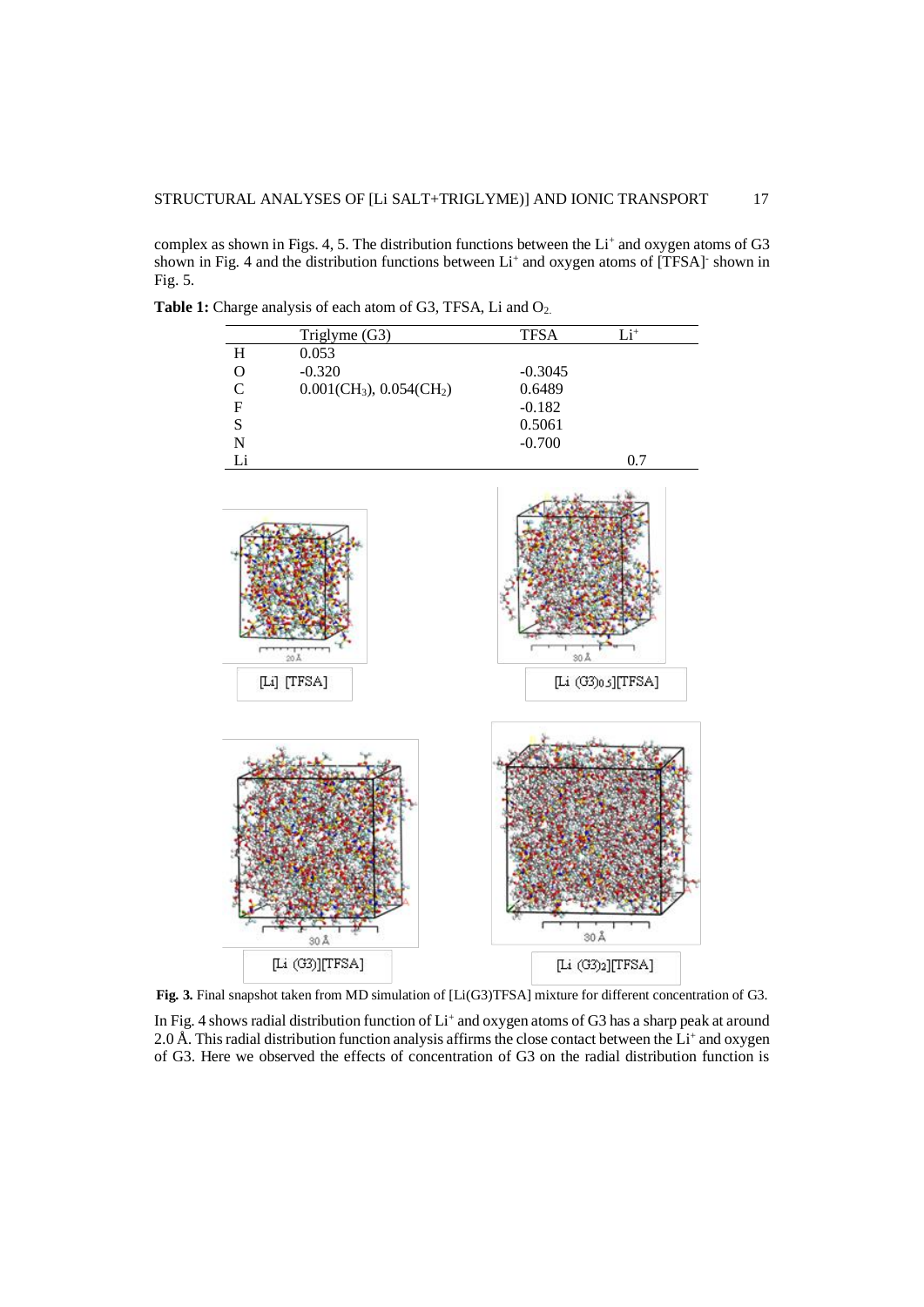very small, peak distance does not change with the variation of G3 concentration but there is a little variation of peaks height with the variation of G3.

The radial distribution function of  $Li^+$  and oxygen atoms of [TFSA] have a  $1<sup>st</sup>$  sharp peak around  $2.0\text{\AA}$ , which indicates the coordination between Li<sup>+</sup> and oxygen atoms [TFSA]. The radial distribution functions were calculated by changing the concentration of G3 and also in the absence of G3. Although there is no significant effect of the concentration of G3 on the calculated radial distribution function of Li<sup>+</sup>-(O)[G3] complex but we noticed effect on the radial distribution function of Li<sup>+</sup> -[TFSA] of the peak height with changing the concentration of G3 as shown in Fig.5. The radial distribution function of both the Li<sup>+</sup>-O[G3] and Li<sup>+</sup>-O[TFSA] pairs from our calculations, the peak distance, peak height and sharpness of the 1<sup>st</sup> peak has conformity with the recent radial distribution function of the similar complex [29].



Fig. 4. RDF between Li<sup>+</sup> and G3 from the equilibrium structure after MD simulation.

We have also calculated the radial distribution function of both the Li<sup>+</sup>-O[G3] and Li<sup>+</sup>-O[TFSA]<sup>-</sup> pair using DFT method. The radial distribution function by DFT also shows that the sharp peak  $(1<sup>st</sup>$ peak) located the distance around 2.0 Å, which is very similar to the radial distribution function of our MD calculations.

The peak distance from the radial distribution function of our MD simulation also indicates that  $Li<sup>+</sup>$ is surrounded by oxygen atoms of G3 and distance between  $Li<sup>+</sup>$  and O of G3 is uniformed as we observed in Fig. 4. Here we have considered the strict structure of G3 so that the only 1<sup>st</sup> peak is visible of radial distribution function for Li<sup>+</sup>-O[G3] and the 2<sup>nd</sup> and 3<sup>rd</sup> peaks is absent shown in Fig.4. To revel these phenomena we measured distance between Li<sup>+</sup> and G3 molecule from optimized [Li(G3)TFSA] complex from MD simulation and without using force field. The close distance between Li<sup>+</sup> and O of G3 are 1.844 Å, and 1.785 Å for without force field and COMPASS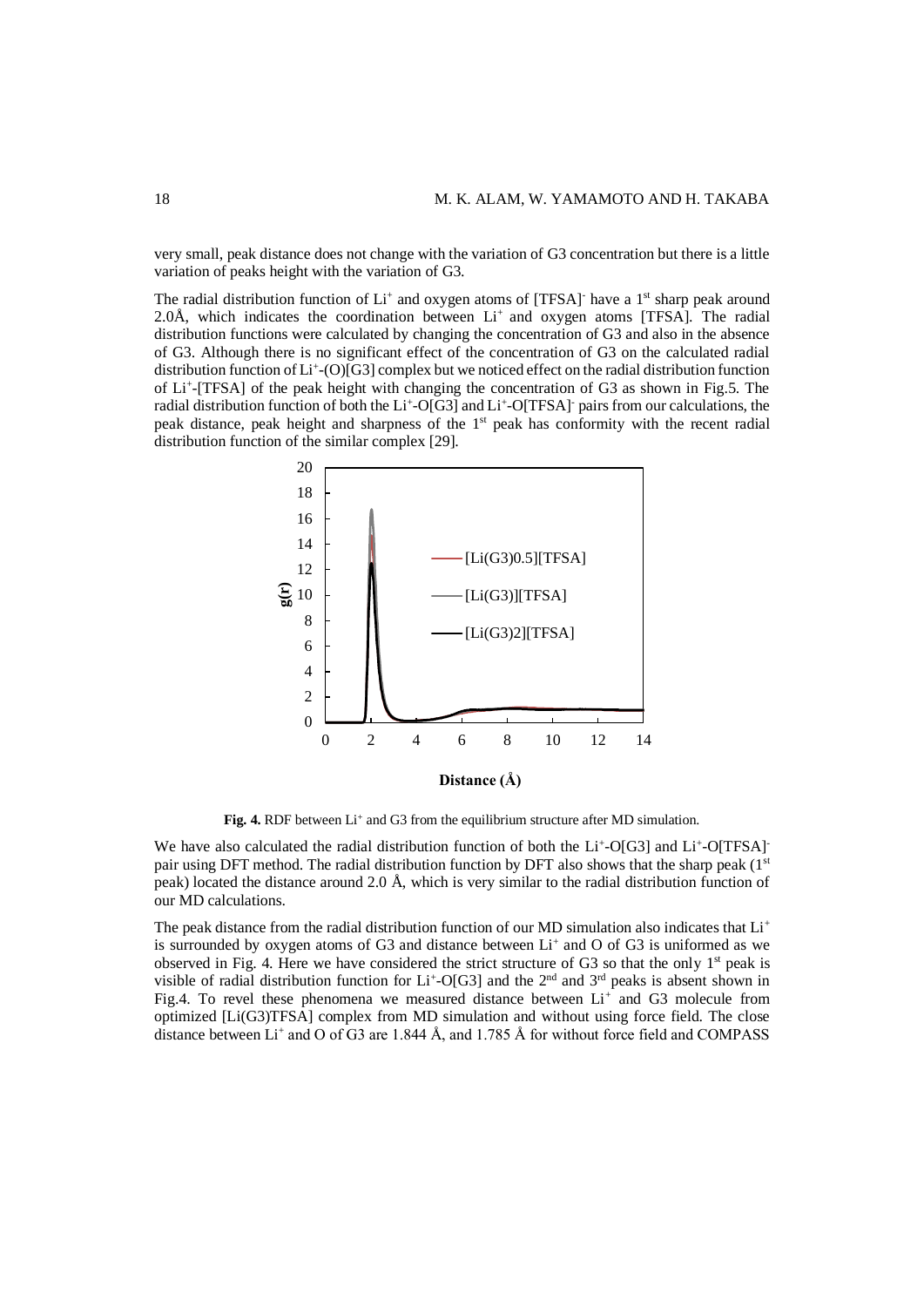force respectively. From this optimized structure, it shows that the distance between Li<sup>+</sup> and O of G3 has similarity for COMPASS and without force field (DFT).

In Fig. 5 shows radial distribution function focusing between Li<sup>+</sup> and (O)[TFSA] of [Li-TFSA], [Li(G3)<sub>0.5</sub>TFSA], [Li(G3)<sub>1</sub>TFSA]<sup>-</sup>, [Li(G3)<sub>2</sub>TFSA]<sup>-</sup> complexes. Comparison with Fig. 4 and Fig.5 reveals that radial distribution function for Li<sup>+</sup>-[TFSA] pair exhibited 2<sup>nd</sup> and 3<sup>rd</sup> peaks. On the other hand, there is no showing up  $2^{nd}$  or  $3^{rd}$  peaks for Li<sup>+</sup>-O[G3] pair in Fig. 4. The reason for  $2^{nd}$  and  $3^{rd}$ peaks in Li<sup>+</sup>-[TFSA] pair is that TFSA is not so strict so there may further close contact between atom pair that may lead 2nd and 3rd peaks.



Fig. 5. RDF between Li<sup>+</sup> and TFSA from the equilibrium structure after MD simulation.



**Fig. 6.** Structural orientation of [Li(G3)TFSA] for different conformation of G3 and TFSA molecules.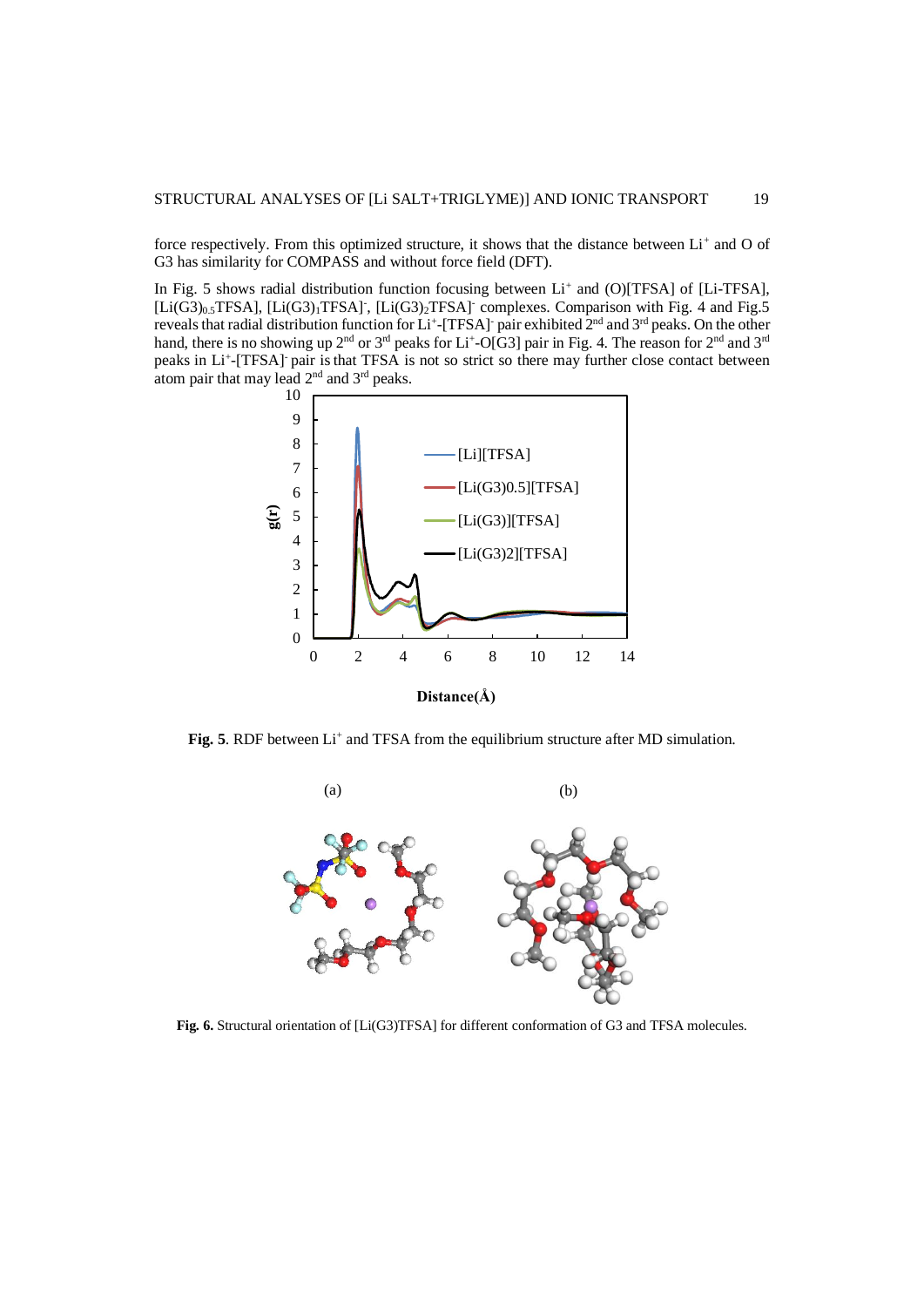The self-diffusion coefficient of G3, Li<sup>+</sup> and [TFSA] in the mixture was measured from the MSDs of the ions and G3 as summarized in Table 3. The self-diffusion coefficient of Li<sup>+</sup> and [TFSA] are  $0.592\times10^{-12}$  m<sup>2</sup>/s and  $0.534\times10^{-12}$  m<sup>2</sup>/s in the [Li][TFSA] complex. The calculated self-diffusion coefficient of Li<sup>+</sup>, [TFSA]<sup>-</sup>, and G3 are 38.6×10<sup>-12</sup> m<sup>2</sup>/s, and 41.9×10<sup>-12</sup> m<sup>2</sup>/s, and 41.9×10<sup>-12</sup> m<sup>2</sup>/s respectively in the [Li(G3)<sub>2</sub>TFSA] complex. It shows the significant variation of the diffusivity of all the ions compare with the [Li][TFSA]. From the summarized results, in Table 3 exhibited that diffusion coefficient of all ions increased with increasing the concentration of G3 in the solutions. As we know Li<sup>+</sup> is coordinated with four oxygen atoms of G3 in the mixture complex. It indicates that effect of G3 on the self-diffusion coefficient  $Li^+$  and [TFSA] in the [Li(G3)TFSA] complex. If we compare the mobility of ions in the [Li(G3)TFSA] complex, it displayed that diffusivity of the G3 was fastest,  $2<sup>nd</sup>$  fastest was [TFSA] and the Li<sup>+</sup> self-diffusion coefficient was the slowest. From the radial distribution function analysis, we saw [TFSA] is not so strict like G3 and nature of the Li<sup>+</sup>-O[TFSA] interaction is different than that of Li<sup>+</sup>-O(G3) which lead G3 is faster than [TFSA] and Li<sup>+</sup>. The order of the mobility of ions by our simulation results is comparable with previous experimental report [37]. We also observed that self-diffusion of all species in the [Li(G3)TFSA] complex is directly related to density of complex. Density of the complex decreases with increasing the G3 concentration (Table 2) therefore diffusion coefficient increased (Table 3).

| lattice axis                 |      |      |      |                             |      |  |  |
|------------------------------|------|------|------|-----------------------------|------|--|--|
|                              |      |      |      |                             |      |  |  |
|                              | a (A | A    | c (A | Expt. [7]<br>$\rho(g/cm^3)$ |      |  |  |
| $[Li]$ [TFSA]                | 29.3 | 24.7 | 33.6 | 1.93                        |      |  |  |
| $[Li(G3)_{0.5}]$ [TFSA]      | 33.9 | 35.4 | 32.8 | 1.59                        |      |  |  |
| $[Li(G3)]$ [TFSA]            | 38.8 | 39.0 | 35.7 | 1.43                        | 1.46 |  |  |
| [Li(G3) <sub>2</sub> ][TFSA] | 42.9 | 42.2 | 45.6 | 1.29                        | 1.29 |  |  |

**Table 2:** Calculated lattice parameter and density of the system for different concentration of G3.

**Table 3:** Calculated diffusion coefficients of Li ions and G3 in the [Li (G3)[TFSA] complex for different concentration of G3.

|                         | $D_{Li}$ (×10 <sup>-12</sup> m <sup>2</sup> /s) | $D_{TFSA}$ (×10 <sup>-12</sup> m <sup>2</sup> /s) | $D_{G3}$ (×10 <sup>-12</sup> m <sup>2</sup> /s) |
|-------------------------|-------------------------------------------------|---------------------------------------------------|-------------------------------------------------|
| [Li][TFSA]              | 0.592                                           | 0.534                                             | $\overline{\phantom{0}}$                        |
| $[Li(G3)_{0.5}]$ [TFSA] | 1.18                                            | 2.35                                              | 2.46                                            |
| $[Li(G3)]$ [TFSA]       | 10.7                                            | 12.4                                              | 17.2                                            |
| $[Li(G3)_2][TFSA]$      | 38.6                                            | 41.9                                              | 83.5                                            |

In Fig. 6 shows snap of MD simulation for (a) single  $Li<sup>+</sup>$ , TFSA and G3 (b) single  $Li<sup>+</sup>$  and two G3, to visualize the interactions of Li<sup>+</sup> with oxygen of G3 and TFSA. It`s clearly shows that if there are both G3 and TFSA present in the system coordination of  $Li<sup>+</sup>$  with oxygen of G3 and TFSA are almost similar. On the other hand, when there is sufficient G3 molecule or absent of TFSA the coordination of Li<sup>+</sup>-O[TFSA] is different and Li<sup>+</sup> is closely surrounded by the terminal oxygen of G3. Radial distribution function, and diffusivity calculation of ions and G3 in the [Li(G3)TFSA] complex of our study reflected the effect of G3 concentration.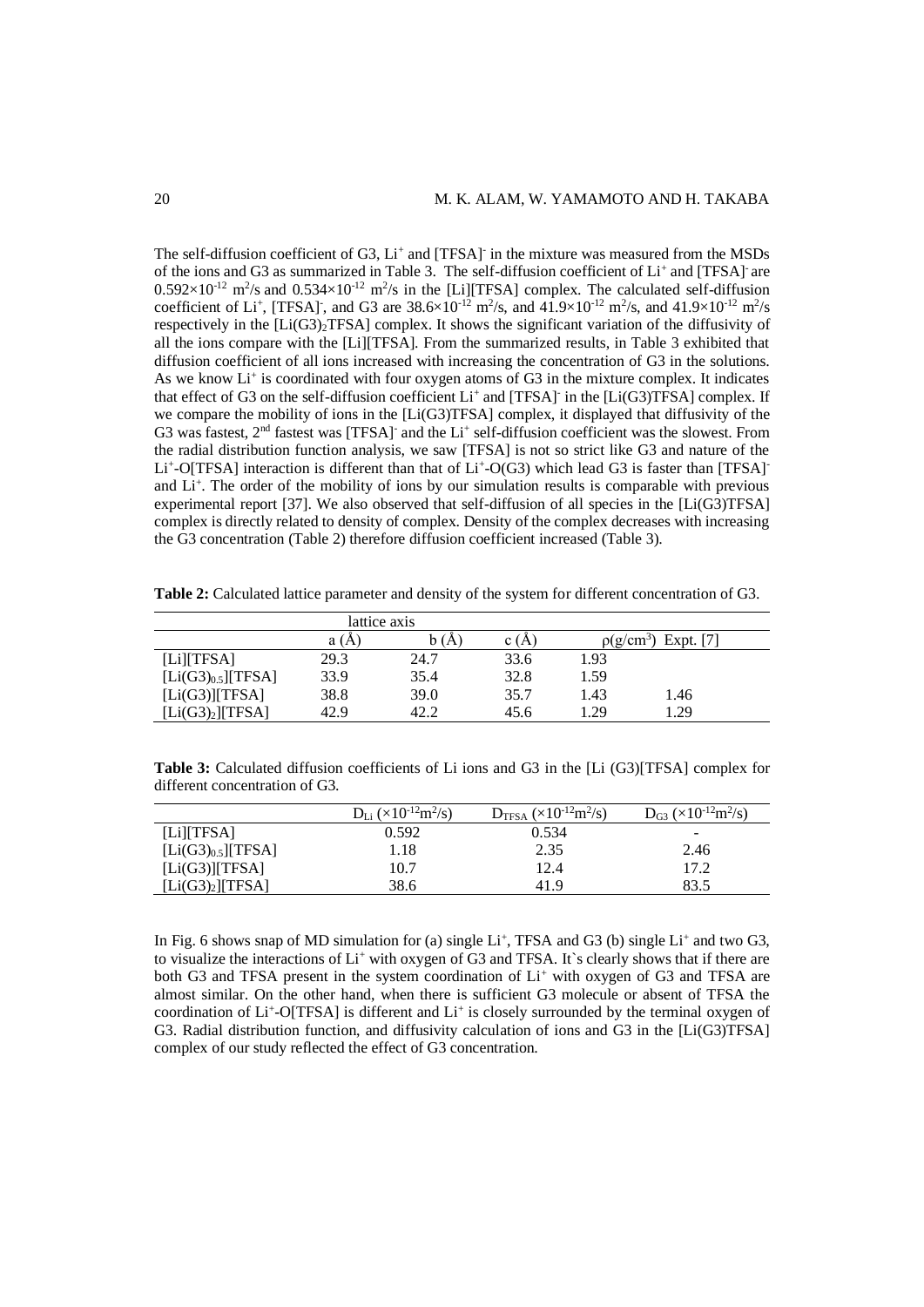#### **4. CONCLUSION**

**T**his simulation study is to understand dynamical properties for low temperature of ionic liquid in a system consisting of Li<sup>[TFSA]</sup> and G3 covering a wide concentration range of G3. The simulation results indicated that concentration of G3 is the important for controlling factor of diffusivity of ions and G3. Radial distribution function indicate that the concentration of the G3 does not significantly affect coordination of Li<sup>+</sup>-O[G3] and Li<sup>+</sup>-O[TFSA] but dilute the density of the complex which lead to increasing diffusivity of ions and G3. Different coordination nature of Li+with G3 and TSFA produced  $2<sup>nd</sup>$  and  $3<sup>rd</sup>$  peaks only for Li<sup>+</sup>-O[TFSA] pair, which indicated that TFSA is not so strict like as G3 and it is also one of the causes of faster diffusion of G3, compare to TFSA. Our simulation results also indicated that the diffusion coefficient order of  $D_{G3}$  >  $D_{TFSA}$  >  $D_{Li}$  in the [Li(G3)TFSA] complex and this sequence is comparable to experimental findings.

### **ACKNOWLEDGEMENT**

This work was supported in part by the Kogakuin University, Japan by providing computational facilities.

#### **REFERENCES**

- [1] V. Etacheri, R. Marom, R. Elazari, G. Salitra, D. Aurbach, Energy Environ. Sci.*,* **4** (9), 3243, (2011).
- [2] R. Santhanam, and B. Rambabu, J. Power Sources, **195 (17),** 5442, (2010).
- [3] P. G. Bruce, S. A. Freunberger, and L. J. Hardwick, Nature Materials, **11**, 19, (2011).
- [4] K. Xu, Chem. Rev*.*, **104**, 4303, (2004).
- [5] K. Xu, Chem. Rev., **114**, 11503, (2014).
- [6] A. Noda, M. A. B. H. Susan, K. Kubo, S. Mitsushima, K. Hayamizu, and M. Watanabe, J. Phys. Chem. B*,* **107**, 4024, (2003).
- [7] H. Nakamoto, and M. Watanabe, Chem. Commun., **24**, 2539, (2007).
- [8] S.-Y. Lee, A. Ogawa, M. Kanno, H. Nakamoto, T. Yasuda, and M. Watanabe, J. Am. Chem. Soc., **132**, 9764, (2010).
- [9] W. Kubo, S. Kambe, S. Nakade, T. Kitamura, K. Hanabusa, Y. Wada, and S. Yanagida*,* J. Phys. Chem. B, **107**, 4374, (2003).
- [10] P. Wang, S. Zakeeruddin, J.-E. Moser, and M. Grätzel, J. Phys. Chem. B, **107**, 13280, (2003).
- [11] R. Kawano, and M. Watanabe, Chem. Commun., **3**, 330, (2003).
- [12] B. Garcia, S. Lavallèe, G. Perron, C. Michot, and M. Armand, Electrochim. Acta, **49,** 4583, (2004).
- [13] H. Matsumoto, H. Sakaebe and K. Tatsumi, J. Power Sources, **146,** 45, (2005).
- [14] H. Sakaebe, H. Matsumoto and K. Tatsumi, J. Power Sources, **146,** 693, (2005).
- [15] S. Seki, Y. Kobayashi, H. Miyashiro, Y. Ohno, Y. Mita, A. Usami, N. Terada, and M. Watanabe, Electrochem. Solid-State Lett., **8**, A577, (2005).
- [16] S. Seki, Y. Kobayashi, H. Miyashiro, Y. Ohno, A. Usami, Y. Mita, N. Kihira, M. Watanabe, and N. J. Terada, J. Phys. Chem. B*,* **110,** 10228, (2006).